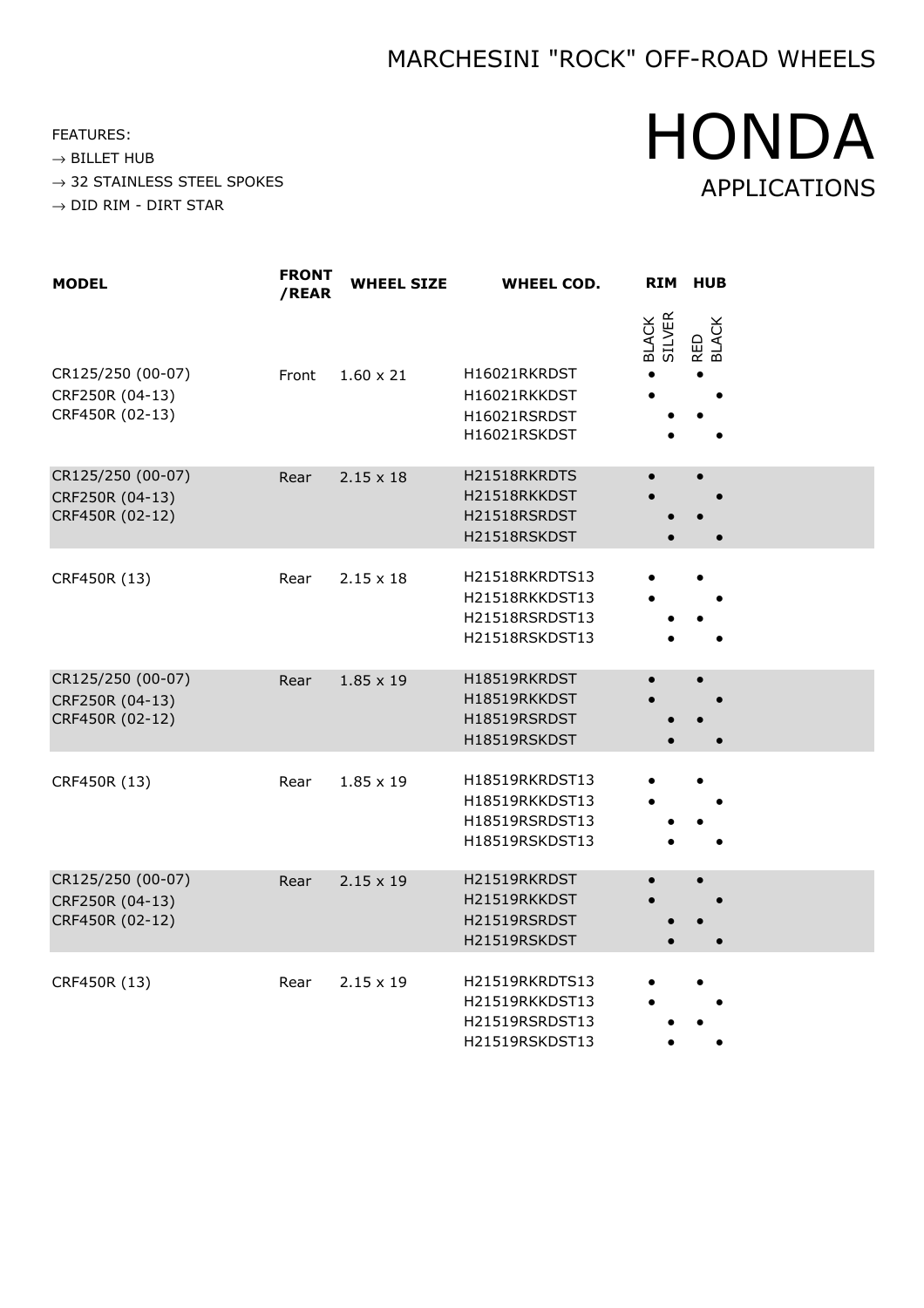YAMAHA

APPLICATIONS

FEATURES:

- $\rightarrow$  32 STAINLESS STEEL SPOKES
- $\rightarrow$  DID RIM DIRT STAR

| <b>MODEL</b>                                                      | <b>FRONT</b><br>/REAR | <b>WHEEL SIZE</b> | <b>WHEEL COD.</b>                                                    |                        | RIM HUB       |
|-------------------------------------------------------------------|-----------------------|-------------------|----------------------------------------------------------------------|------------------------|---------------|
| YZ/WR125/250 (00-12)<br>YZ/WR250/450F (00-12)                     | Front                 | $1.60 \times 21$  | Y16021RKBDST<br>Y16021RKKDST<br>Y16021RSBDST<br>Y16021RSKDST         | <b>BLACK</b><br>SILVER | BLUE<br>BLACK |
| YZ250F/450F (02-08)<br>YZ/WR125-250 (02-12)<br>WR250/450F (02-12) | Rear                  | $2.15 \times 18$  | Y21518RKBDST<br>Y21518RKKDST<br>Y21518RSBDST<br>Y21518RSKDST         |                        |               |
| YZ250F/450F (09-13)                                               | Rear                  | $2.15 \times 18$  | Y21518RKBDST13<br>Y21518RKKDST13<br>Y21518RSBDST13<br>Y21518RSKDST13 |                        |               |
| YZ250F/450F (02-08)<br>YZ/WR125-250 (02-12)<br>WR250/450F (02-12) | Rear                  | $1.85 \times 19$  | Y18519RKBDST<br>Y18519RKKDST<br>Y18519RSBDST<br>Y18519RSKDST         |                        |               |
| YZ250/450F (09-13)                                                | Rear                  | $1.85 \times 19$  | Y18519RKBDST13<br>Y18519RKKDST13<br>Y18519RSBDST13<br>Y18519RSKDST13 |                        |               |
| YZ250F/450F (02-08)<br>YZ/WR125-250 (02-12)<br>WR250/450F (02-12) | Rear                  | $2.15 \times 19$  | Y21519RKBDST<br>Y21519RKKDST<br>Y21519RSBDST<br>Y21519RSKDST         |                        |               |
| YZ250/450F (09-13)                                                | Rear                  | $2.15 \times 19$  | Y21519RKBDST13<br>Y21519RKKDST13<br>Y21519RSBDST13<br>Y21519RSKDST13 |                        |               |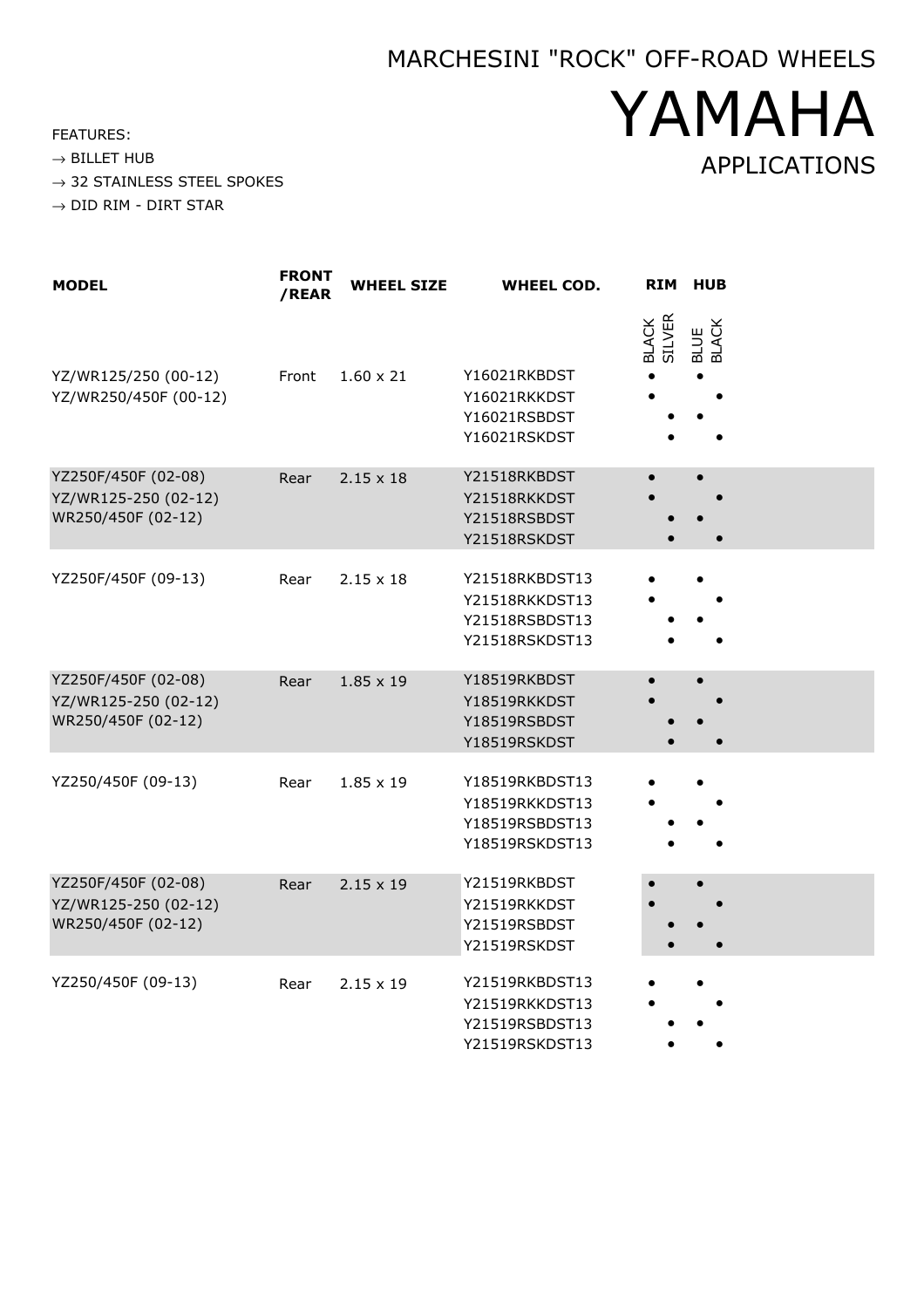SUZUKI

APPLICATIONS

FEATURES:

- $\rightarrow$  32 STAINLESS STEEL SPOKES
- $\rightarrow$  DID RIM DIRT STAR

| <b>MODEL</b>                       | <b>FRONT</b><br>/REAR | <b>WHEEL SIZE</b> | <b>WHEEL COD.</b>                                            |                        | RIM HUB      |
|------------------------------------|-----------------------|-------------------|--------------------------------------------------------------|------------------------|--------------|
| RM-Z250 (07-13)<br>RM-Z450 (07-13) | Front                 | $1.60 \times 21$  | S16021RKRDST<br>S16021RKKDST<br>S16021RSRDST<br>S16021RSKDST | <b>BLACK</b><br>SILVER | RED<br>BLACK |
| RM-Z250 (07-13)<br>RM-Z450 (07-13) | Rear                  | $2.15 \times 18$  | S21518RKRDST<br>S21518RKKDST<br>S21518RSRDST<br>S21518RSKDST |                        |              |
| RM-Z250 (07-13)<br>RM-Z450 (07-13) | Rear                  | $1.85 \times 19$  | S18519RKRDST<br>S18519RKKDST<br>S18519RSRDST<br>S18519RSKDST |                        |              |
| RM-Z250 (07-13)<br>RM-Z450 (07-13) | Rear                  | $2.15 \times 19$  | S21519RKRDST<br>S21519RKKDST<br>S21519RSRDST<br>S21519RSKDST |                        |              |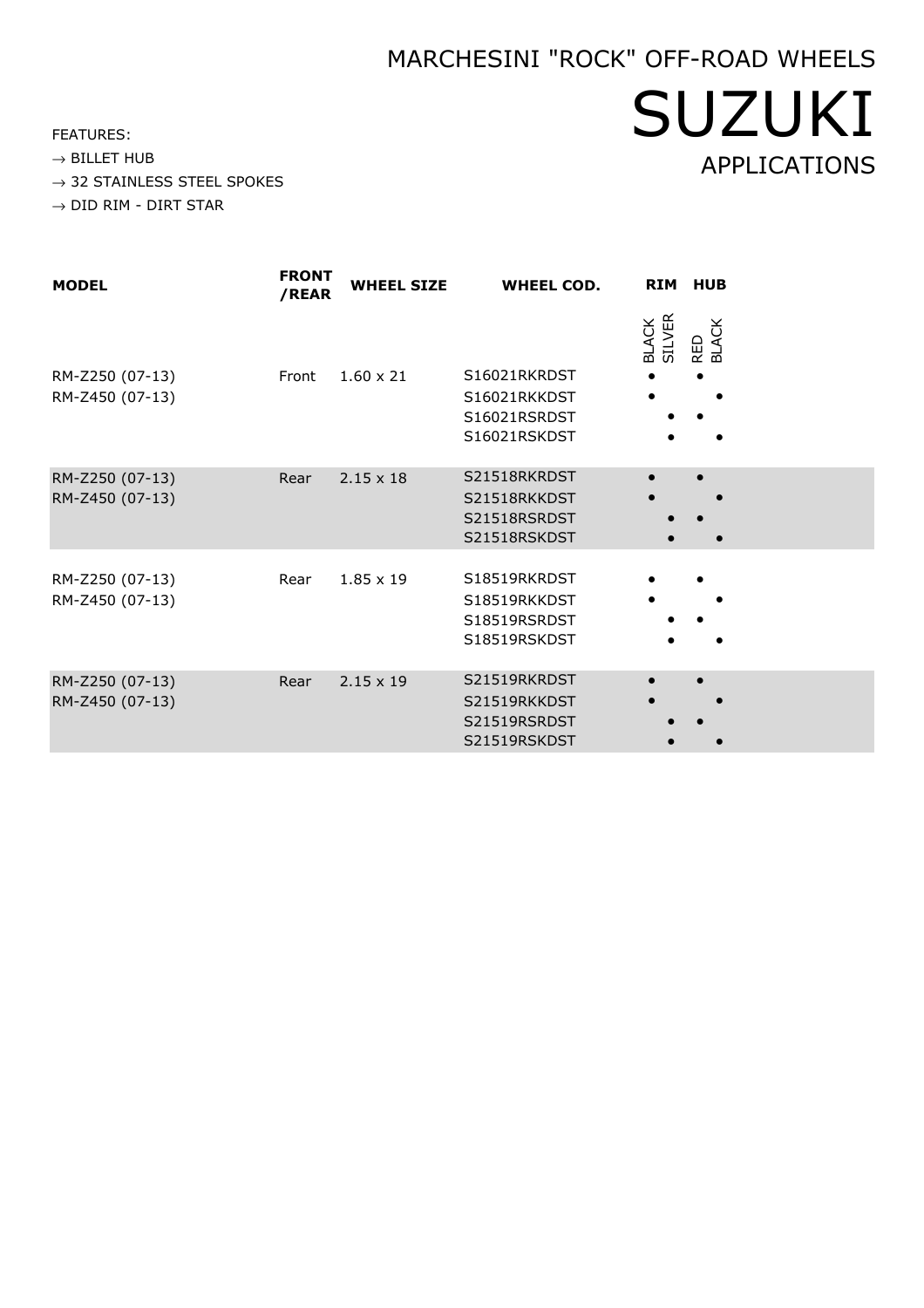# MARCHESINI "ROCK" OFF-ROAD WHEELS KAWASAKI APPLICATIONS

FEATURES:

- $\rightarrow$  32 STAINLESS STEEL SPOKES
- $\rightarrow$  DID RIM DIRT STAR

| <b>MODEL</b>        | <b>FRONT</b><br>/REAR | <b>WHEEL SIZE</b> | <b>WHEEL COD.</b>                                            | <b>RIM</b>                    | <b>HUB</b>             |
|---------------------|-----------------------|-------------------|--------------------------------------------------------------|-------------------------------|------------------------|
| KX250F/450F (06-13) | Front                 | $1.60 \times 21$  | K16021RKVDST<br>K16021RKKDST<br>K16021RSVDST<br>K16021RSKDST | <b>SILVER</b><br><b>BLACK</b> | <b>GREEN<br/>BLACK</b> |
| KX250F/450F (06-13) | Rear                  | $2.15 \times 18$  | K21518RKVDST<br>K21518RKKDST<br>K21518RSVDST<br>K21518RSKDST |                               |                        |
| KX250F/450F (06-13) | Rear                  | $1.85 \times 19$  | K18519RKVDST<br>K18519RKKDST<br>K18519RSVDST<br>K18519RSKDST |                               |                        |
| KX250F/450F (06-13) | Rear                  | $2.15 \times 19$  | K21519RKVDST<br>K21519RKKDST<br>K21519RSVDST<br>K21519RSKDST | $\bullet$                     |                        |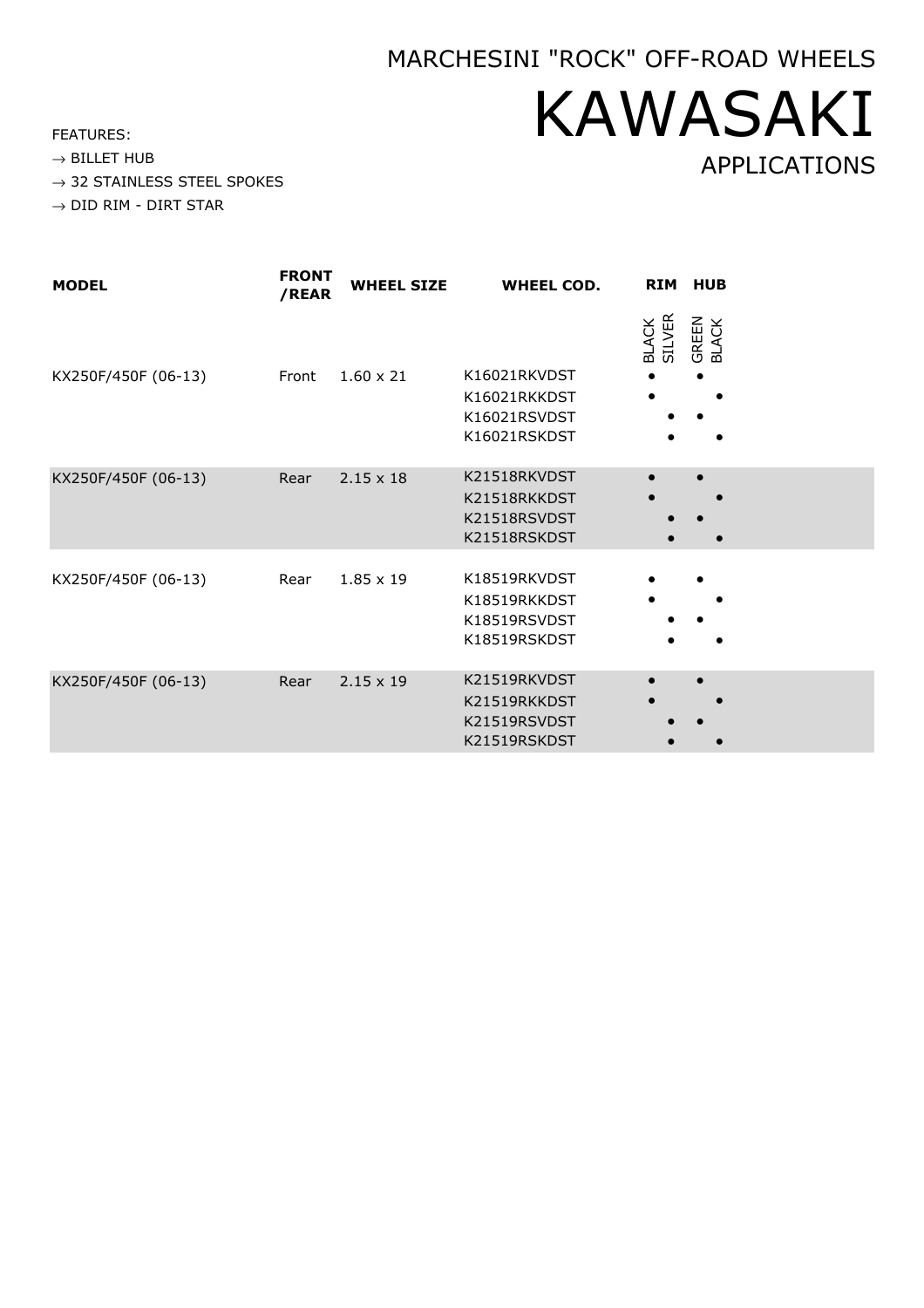FEATURES:

 $\rightarrow$  BILLET HUB

 $\rightarrow$  32 STAINLESS STEEL SPOKES

 $\rightarrow$  DID RIM - DIRT STAR

| <b>MODEL</b>                                           | <b>FRONT</b><br>/REAR | <b>WHEEL SIZE</b> | <b>WHEEL COD.</b>                                                            |                               | RIM HUB         |
|--------------------------------------------------------|-----------------------|-------------------|------------------------------------------------------------------------------|-------------------------------|-----------------|
| All models (03-13)                                     | Front                 | $1.60 \times 21$  | T16021RKODST<br>T16021RKKDST<br>T16021RSODST                                 | <b>SILVER</b><br><b>BLACK</b> | ORANGE<br>BLACK |
| All models (03-13)                                     | Rear                  | $2.15 \times 18$  | T16021RSKDST<br>T21518RKODST<br>T21518RKKDST<br>T21518RSODST<br>T21518RSKDST |                               |                 |
| All models (03-12)                                     | Rear                  | $1.85 \times 19$  | T18519RKODST<br>T18519RKKDST<br>T18519RSODST<br>T18519RSKDST                 |                               |                 |
| 125SX/150SX/250SX (13)<br>250SX-F/350SX-5/450SX-F (13) | Rear                  | $1.85 \times 19$  | T18519RKODST13<br>T18519RKKDST13<br>T18519RSODST13<br>T18519RSKDST13         |                               |                 |
| All models (03-12)                                     | Rear                  | $2.15 \times 19$  | T21519RKODST<br>T21519RKKDST<br>T21519RSODST<br>T21519RSKDST                 |                               |                 |
| 125SX/150SX/250SX (13)<br>250SX-F/350SX-5/450SX-F (13) | Rear                  | $2.15 \times 19$  | T21519RKODST13<br>T21519RKKDST13<br>T21519RSODST13<br>T21519RSKDST13         |                               |                 |